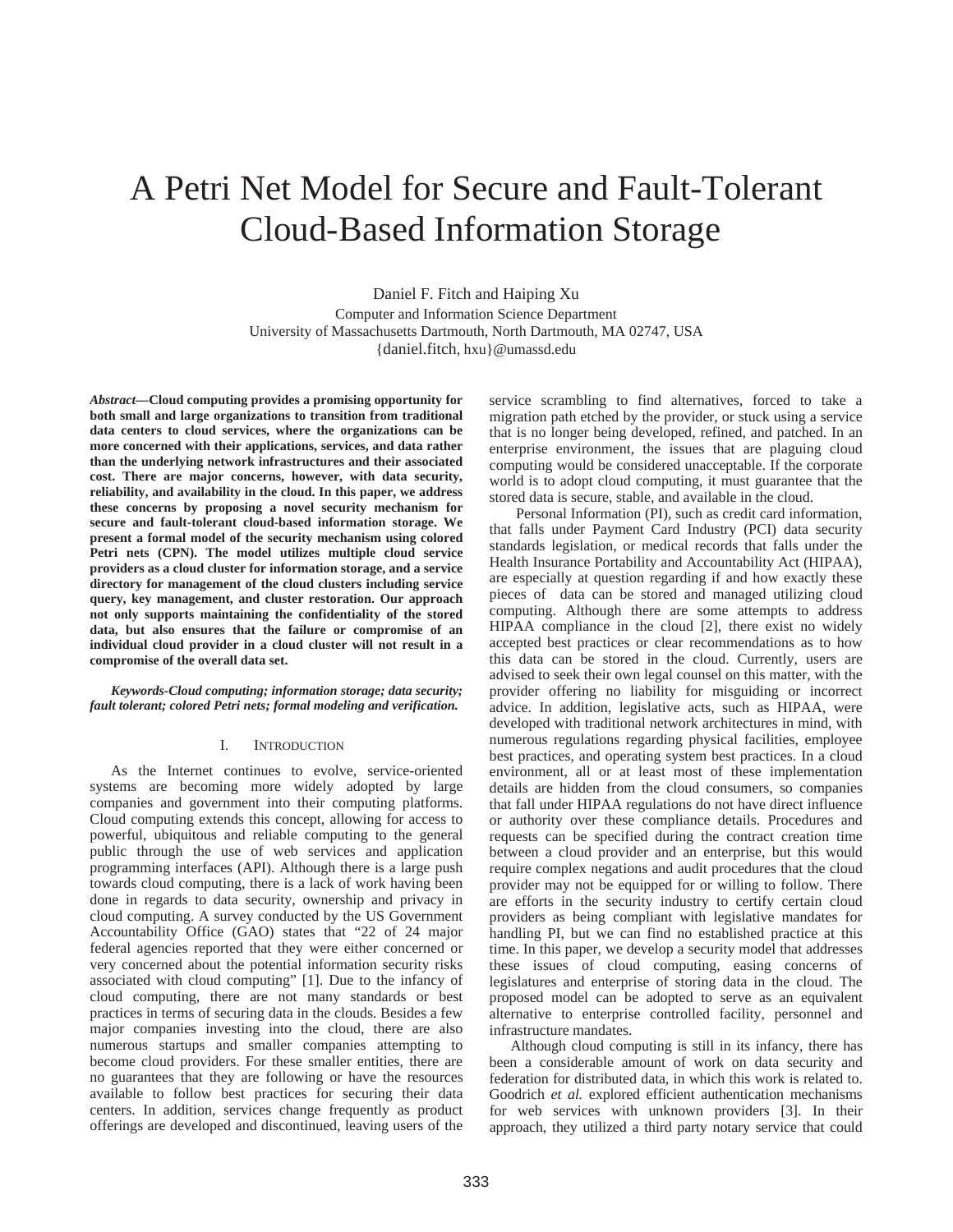ensure users the trustworthiness of the service providers. Weaver studied the topic of exploring data security when using web services [4]. In his approach, he placed a layer of authentication and authorization services between the clients and the web services they were trying to access in order to authorize users. He also explored the issue of federation to manage trust relationships among services, which could be extended towards securing cloud computing. Santos *et al.*  provided efforts to establish a secure and trusted cloud computing environment [5]. They, however, assumed that providers could prevent physical attacks to their servers, which might not be true in the case of a poorly vetted employee or a poorly designed facility. In our approach, we focus on data security, redundancy, and privacy issues in cloud computing. We develop a formal model of information storage that utilizes a cloud cluster with multiple cloud providers to leverage the benefits of storing data in the cloud while minimizing the risks associated with storing data in an offsite, insecure, unregulated and possibly noncompliant atmosphere.

## II. SECURE AND FAULT-TOLERANT CLOUD-BASED INFORMATION STORAGE

### *A. A Motivating Example*

Consider a scenario where a medical company wishes to have all medical records of its patients available to its trusted partners, as well as to doctors who may be off site. First, the medical data is required to be highly fault tolerant, as losing patient records is not an option. Secondly, the data must be secure, as the company has an obligation to its patients to protect their personal information. Thirdly, the medical records must be guaranteed to be available, as it may become a matter of life or death if the data cannot be accessed quickly. The company realizes that storing the data on site would require a complex setup to make the data widely available to its central location and branch offices, with a large cost to purchase servers and storage devices. Furthermore, storing the data on site also requires a robust mechanism to ensure that the data is redundant and available in case of disaster, as well as a scalable infrastructure in case of growth. The company is attracted by the benefits of cloud computing, namely the availability of the data over the Internet for its remote offices and doctors, not having to invest a large amount of money to establish the infrastructure, the scalability, and the promise of resiliency and redundancy. Therefore, the company wishes to explore the option of using cloud computing for information storage and archiving of its data. It is, however, very concerned with moving its data into the cloud since losing physical control of its data be of high risk. Although the company can choose reputable cloud providers to host its data, there is no way to vet individual employees who are hired by the cloud provider to prevent insider attacks, whereas the medical company is required to do full background checks and audits on employees who are allowed to handle its data. The company is also concerned with the physical locations of its data. With a cloud provider, the medical company does not even know where its data resides in the cloud, let alone what safeguards are at place at the physical facility. The company has also seen through the media the amount of damage that can be caused by its data being compromised by a third party.

It must assume that by storing its data in the cloud, it can be compromised, so it needs to ensure that the cloud providers and their employees absolutely do not have access to the underlying information. The company is finally concerned with the availability of its data, as although it sees cloud computing as mostly reliable, it needs to make sure that its data is available and that there are no extended length of outages. When the medical company is treating a patient, for example, it is critical to know if the patient is allergic to any medication. If this information became unavailable, there may be dire consequences. If the company chooses to build the data center by itself, it would take into account all of the above concerns. In the cloud, however, the environment is everchanging with providers having the ability to decide critical implementation details, where data resides, and can at whim discontinue or radically change a service offering. Given the current state of cloud computing, the healthcare provider would have some very serious and legitimate concerns that need to be addressed.

In order to mitigate the major concerns that the medical company faces, we design a reliable, fault-tolerant, and secure architecture for cloud computing. Our approach can assist in bridging a major issue that resides in cloud computing yet to be solved, namely how to securely store personal information in the clouds. Thus, our approach can mitigate concerns from companies that are trying to adopt cloud computing and regulators as well as the general public who are concerned for the security and confidentiality of the stored information.

#### *B. An Architectural Design*

Our proposed information storage model for cloud computing can be deployed on multiple cloud service providers. As shown in Fig. 1, the model consists of users, a service directory, and a collective group of cloud storage providers. The users are cloud clients who wish to store and access data in the clouds. A user can first interact with the service directory, which acts as a coordinator that can set up a cloud cluster with multiple cloud service providers and assign it to the user, and also store information regarding the addresses of all service providers in the a cloud cluster.



Figure 1. Architectural design of the information storage model

Once the client obtains the address information of the cloud providers from the service directory, it interacts with the cloud cluster, namely a collection of available service providers that can store and send data using predefined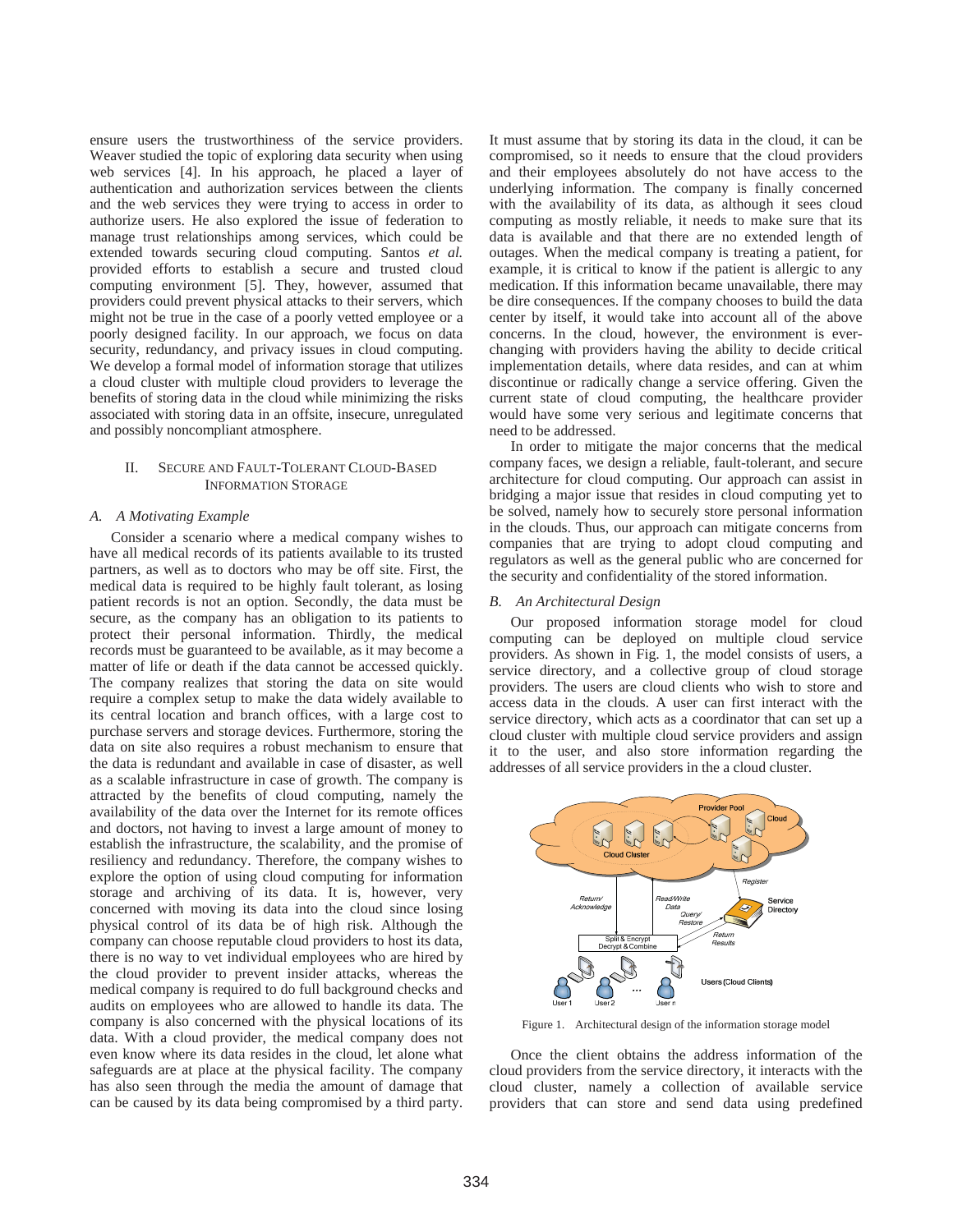protocols. Each set of data, composed of the user's sensitive information can be split into multiple pieces using a predefined security mechanism, and are stored into the cloud cluster after they are encrypted. The cloud providers in the cloud cluster have no knowledge of which cluster they belong to as well as which are the other members in the cloud cluster they are servicing. This means the cloud clusters are *virtual* clusters in the clouds, which are generated and exclusively managed by the service directory. Furthermore, the service directory has the capability to restore data when needed. When a service provider in a cloud cluster fails, the service directory can automatically restore the data using a predefined restoration algorithm, and replace the failed service provider with a new one from the *Provider Pool*.

The security mechanism defined in our model consists of two levels. In the first level, the information to be stored is split into multiple pieces using the *RAID 5* techniques with distributed parity [6] so that if a provider fails, the data stored collectively in the cluster would be recoverable. Note that the *RAID* technique uses block-level striping with distributed parity in a cluster of disk drives [7]. Due to data redundancy, when a disk drive fails, any subsequent reads can be calculated from the distributed parity, and the data in the failed drive can be restored. In our approach, we consider each cloud provider in a cloud cluster as a virtual disk drive; thus, our information storage model is fault tolerant upon the failure of any cloud provider in the cloud cluster, and the missing piece of data can be recovered from the distributed parity stored with the other cloud providers in the cloud cluster. Another advantage of our approach is, due to the distribution of data over multiple cloud providers, no cloud provider is able to calculate the original data because the providers have no knowledge of which the other members are in the cloud cluster.

In the second level of our security mechanism, encryption plays an important role. To ensure that providers do not have access to the underlying data that is being stored, symmetric key encryption can be used. A symmetric key is an encryption key that is used for both encryption and decryption of data and should be kept secret from all entities that do not have access to the data. A user with the needed access permission can utilize a symmetric key to encrypt a piece of data to be stored prior to sending it out to the cloud and to decrypt the data after it is retrieved from a cloud provider. When a read operation is performed, all pieces of information need to be decrypted after retrieved from the cloud providers in the cloud cluster, and then they are combined into the original information.

In order to correctly design the security mechanism, we develop a formal model of the secure and fault-tolerant information storage system in cloud computing, and verify some key properties of the model. We adopt colored Petri net formalism because it is a well-founded process modeling technique that has formal semantics to allow specification, design, verification, and simulation of a complex concurrent software system [8]. A Petri net is a directed, connected, and bipartite graph, in which each node is either a place or a transition. In a Petri net model, tokens are used to specify information or conditions in the places, and a transition can fire when there is at least one token in every input place of the transition. Colored Petri nets (CPN or CP-net) are an extension of ordinary Petri nets, which allow different values

(represented by different colors) for the tokens. Colored Petri nets have a formal syntax and semantics that leads to compact and operational models of very complex systems for modular design and analysis. The major advantage of developing a CPN model of the information storage system is to provide a precise specification, and to ensure a correct design of the information storage system; therefore, design errors, such as a deadlock, can be avoided in the implemented system.

## III. FORMAL MODELING SECURE AND FAULT-TOLERANT CLOUD-BASED INFORMATION STORAGE ARCHIETCTURE

To make the model easy to comprehend, we utilize hierarchical CPN (HCPN), which allows using substitution transitions and input/output ports to represent a secondary Petri net in the hierarchy. In our design, we first provide the high-level model with its key components. Then we utilize HCPN to refine each component into a more complete Petri net. Since the architecture we proposed is most suitable for storing personal or confidential data, In the following sections, we present the HCPN model with an example of medical record online storage system, which consists of a service directory, a cloud cluster with three cloud providers, and two users (cloud clients), namely a patient and a doctor.

# *A. High-Level Petri Net Model*

The HCPN model can be devloped using CPN Tools [9]. In Fig. 2, we present a high-level model that defines the key components, namely the *Doctor*, the *Patient*, the *Cloud*, and the *Directory*, as well as the communications among the components. The key components are defined as substitution transitions, denoted as double rectangles in the figure. The purpose of the communications among the patient, doctor, and cloud is to transfer and access a patient's medical record. The directory acts as a data coordinator between the users and the cloud. To simulate the cloud providers that are selected as members of a cloud cluster as well as the data being transferred between the users and the cloud providers, a PROV and a MEDRECORD colored token type are defined using the ML functional language integrated in CPN Tools as follows:

| colset PROV = record | colset MEDRECORD = record |
|----------------------|---------------------------|
| priD: STRING *       | recID:STRING *            |
| ready: BOOL *        | data: STRING;             |
| mrec: MEDRECORD:     |                           |

where prID is a provider ID, ready is a flag of a provider indicating whether the provider is functioning or failed, mrec is a medical record, recID is a record ID, and data is the medical data stored in the record.

The directory is responsible for initializing the cloud providers in a cloud cluster assigned to a user, replying queries from a user for providers' addresses, and processing restoration request upon the failure of a cloud provider in a cloud cluster. As shown in Fig. 2, the cloud cluster (denoted as the place "*Cluster Providers*") is initialized with three providers "Pr1", "Pr2" and "Pr3" of type PROV, each of which is initialized with initrec that contains a blank medical record. Furthermore, the place "*Provider Pool*" is initialized with one spare cloud provider "Pr4", which can be used to replace a failed cloud provider in the cloud cluster.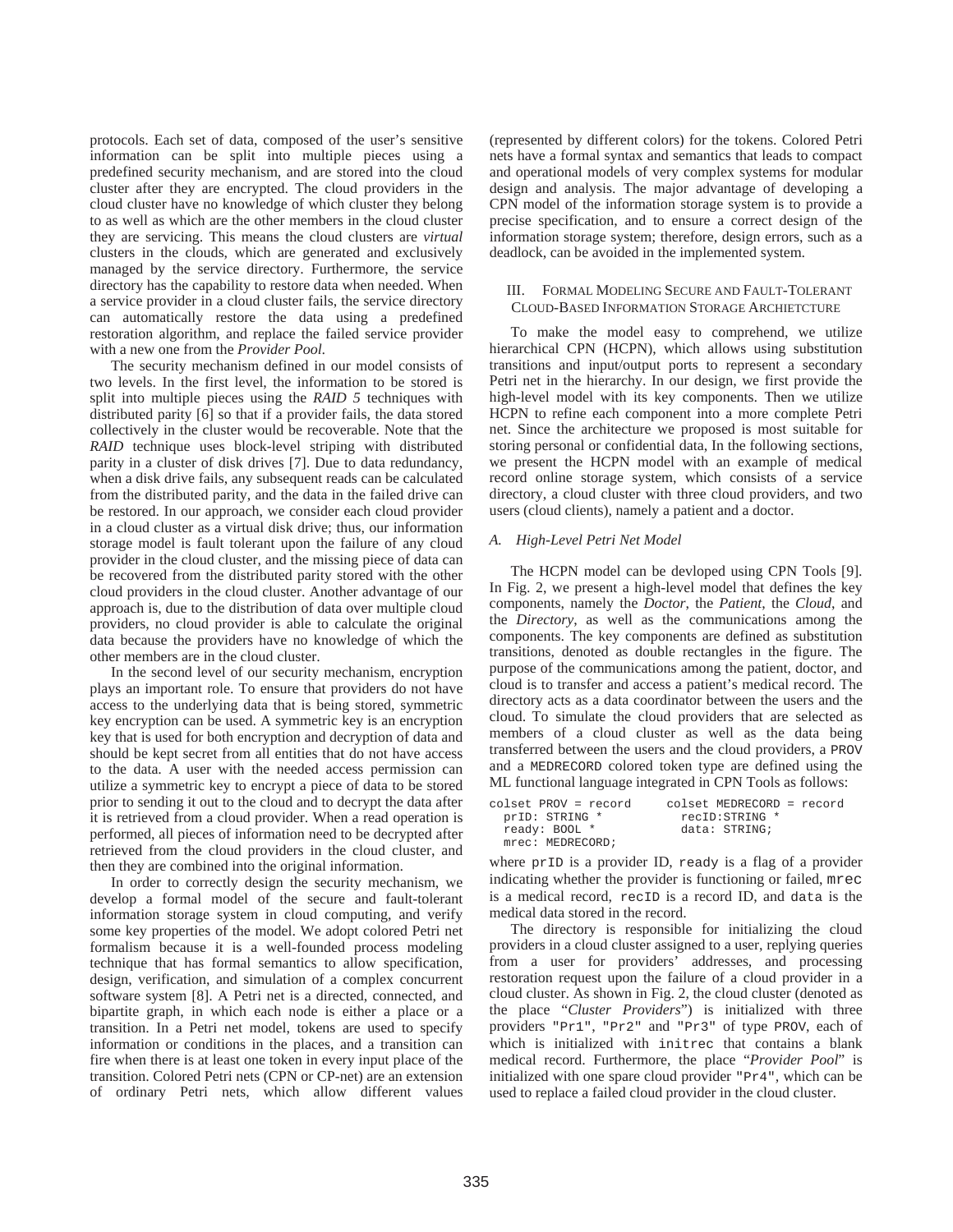

Figure 2. High-level CPN model of the cloud storage

A read request (RDREQ) and a write request (WRREQ) to a cloud provider can be defined as colored tokens as follows:

| colset RDREO = record | colset WRREO = record |
|-----------------------|-----------------------|
| clID:STRING *         | clID:STRING *         |
| recID: STRING *       | mrec:MEDRECORD *      |
| prID: STRING;         | prID: STRING;         |

where clip is a client ID. Note that in Fig. 2, RDREQLIST and WRREQLIST are defined as a list of read requests, and a list of write requests, repectively. Thus, our model allows accessing multiple pieces of information concurrently from the cloud providers participating in a cloud cluster.

After a read (write) requst has been processed, a read (write) response will be returned to the user, simulated as a token of type RDRESP (WRRESP) being deposited in place "*Read\_Ack*" ("*Write\_Ack*"). The colored token types RDRESP and WRRESP are defined as follows:

| $colset$ RDRESP = record | $colset$ WRRESP = record |
|--------------------------|--------------------------|
| clID:STRING *            | clID:STRING *            |
| prID:STRING *            | prID:STRING *            |
| mrec:MEDRECORD *         | mrec:MEDRECORD *         |
| success:B00L;            | success:BOOL             |

where the flag success indicates if a read request or a write request is successful or failed. In case a read or write request fails (i.e., a cloud provider is down), the user will change the token in place "*Restore*" from false to true, notifying the directory to start the restoration process for the cloud cluster.

#### *B. Petri Net Model for the Directory Component*

We now refine the *Directory* component (i.e., the *Directory* substitution transition in Fig. 2) into a CPN model as shown in Fig. 3. In the figure, the place "*Clust\_Prov\_List*" is intialized with a list of providers ["Pr1","Pr2","Pr3"] due to the initial setting of the cloud cluster in place "*Cluster Providers*." When a patient client or a doctor client starts querying the directory for the addresses of the providers in its assigned cloud cluster, a query token will be placed by the client into place "*Query\_Dir*." This enables the transition "*Provider Locations*." When it fires, it creates a token of QUERYRESP type in palce "*Query\_Resp*," which attaches the provider information stored in place "*Clus\_Prov\_List*." Note that to simplify our CPN model, the provider information only consists of the provider IDs rather than the providers' actual endpoint addresses. Therefore, a service invocation to a cloud provider could be simulated by matching the cloud provider's ID rather than calling at its endpoint address. Since the place "*Query\_Resp*" is an input port of the clients, the token becomes available to the client for further processing. On the other hand, if the "*Restore*" place contains a true token due to an access error experienced by a user, the "*Check Providers*" transition becomes enabled as long as the directory is not currently restoring the cloud cluster (denoted by a false token in place "*Init\_Restore*") and there is a failed provider (i.e., its ready flag is set to false) in place "*Cluster Providers.*" Once the transition fires, it places a true token into the "*Init\_Restore*" place, signifying that a restoration process should take place. The firing also removes the failed provider from the "*Clust\_Prov\_List*" place and transfers the provider from the "*Cluster Providers*" place to the "*Down Provider*" place. When the restoration process starts, the "*Restore*" transition fires, and deposits a copy of the remaining two providers into the "*Restore Gather Info*" place. This enables the "*Calculate Replacement*" transition, and its firing simulates the calculation of the missing piece of data based on the distributed parity information, and results in the restored medical record being placed in the "*Replacement Record*" place. Note that for simplicity, the detailed procedure of the parity calculation is not modeled in Fig. 3.



Figure 3. CPN model for the Directory component

Once the record has been restored, the "*Transfer to Replace*" transition becomes enabled, and its firing takes a provider from the "*Provider Pool*," initializes it with the restored medical record, updates provider list in the "*Clus\_Prov\_List*" place by adding the new provider into the list, and places the provider into the "*Cluster Providers*" place. This step completes the restoration process, with the required number of functioning providers allocated in the cloud cluster.

# *C. Petri Net Models for the Patient and Doctor Clients*

A patient client should have the permisison to read its medical record. As shown in Fig. 4, a patient first requests the addresses of the cloud providers in the cloud cluster assigned to him, which is modeled by placing a true token in the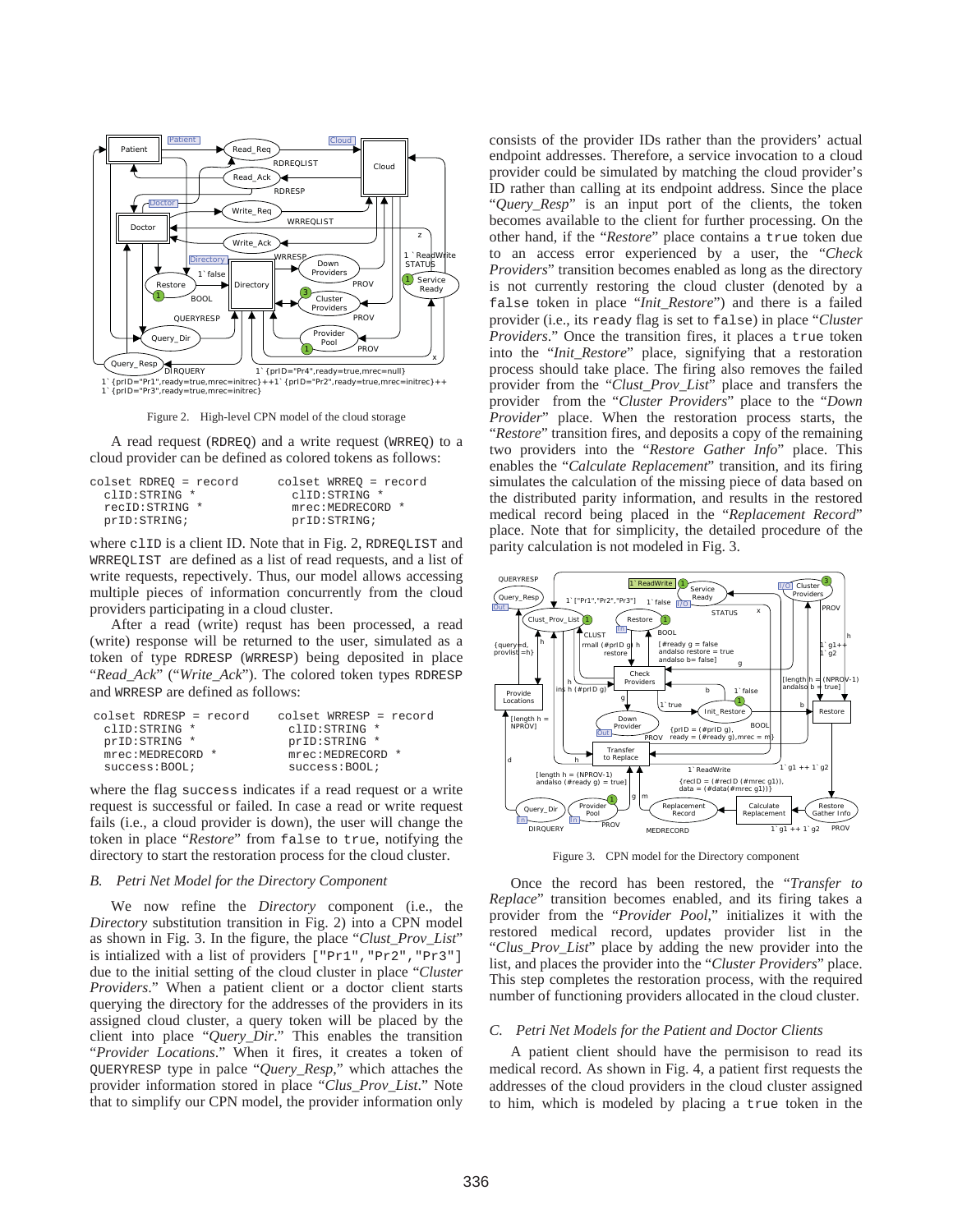"*Query Directory*" place. With this token as well as the client ID of the user in the "*ClientID*" place, the "*Init\_Query*" transition can fire, and its firing results in a DIRQUERY token to be placed in the "*Query\_Dir*" output port.



Figure 4. CPN model for the patient client

When a response from the directory is put into the "*Query\_Resp*" input port, the providers' address information becomes available. This enables the "*Extract Providers*" transition, and the firing of the transition places a CLUST token in the "*Provider Locations*" place. The CLUST token type is defined as a list of providers as follows:

colset CLUST = list STRING with 0..3;

where the with clause specifies the minimum and maximum length of the list, and each item in the list contains the address of a provider (represented by its provider ID as a string for simplicity) that can be used by the client to communicate with the provider. To model a read operation, a token "P1.rec" is initialized in the "*Data to Read*" place, which is a record ID representing patient P1's medical record. The firing of the "*Init\_Read*" transition starts the read process, and places the record ID along with the provider information into the "*Read Information*" place. Note that in this model, we assume that there is only one record for each patient that can be matched with medical data stored on the providers. Now the "*Construct Read Req*" transition can fire once for each provider in the provider list, and creates a token of type RDREQLIST in the "*Read Request*" place, such that the multiple read requests in the list can be made concurrently to the cloud providers in the cloud cluster. This makes the associated providers in place "*Read Information*" being removed and enables the "*Start Read*" transition. When it fires, it transmits the RDREQLIST token to the "*Read\_Req*" place, which is an input port to the cloud cluster. After the requests have been processed by the cloud providers, multiple tokens of type RDRESP will be deposited in place "*Read\_Ack*." If a RDRESP token contains a success flag with a true value, it indicates that the read request has been completed successfully by the corresponding cloud provider. In this case, the piece of medical record is extracted from the token and placed in the file store after bieng decrypted. Once all pieces of the medical record are

successfully decrypted, the "*Combine Data*" transition becomes enabled and can fire. The firing simulates the process of generating the original medical record by recombining the *RAID* data slices retrieved from the cloud providers. If one of the providers returns a token with the success flag set to false, a read failure occurs for the cloud provider. In this case, the "*Read Fail*" transition becomes enabled. Once it fires, it changes the token in place "*Restore*" from false to true, signifying the directory to initiate a "restore" operation.

The CPN model for the doctor client that replaces the Doctor substitution transition of the high-level model is similar to the one for the patient client, but a doctor client should also have the privilege to write data into the clouds. Due to page limits, we do not show such a CPN model here.

#### *D. Petri Net Model for the Cloud Component*

Finally, we refine the *Cloud* substitution transition of the high-level model into a CPN model as shown in Fig. 5, where the cloud providers are represented as colored tokens of type PROV. The clouds can accept either "read" or "write" requests from the clients, namely the patient and the doctor. Upon receiving the requests, cloud providers invoke corresponding cloud services by matching their IDs in the cloud cluster, and return responses to the clients. In addition, the cloud providers in a cloud cluster are also responsible for providing their data to the service directory on demand in a case that a restoration process is initiated when a read or write request fails due to the failure of a cloud provider in the cloud cluster.



Figure 5. CPN model for the cloud component

In this model, the "*Cluster Providers*" place is shared with the directory, where the PROV tokens in the place represent the providers selected to constitute the cloud cluster. In addition, the "*Provider Pool*," "*Down Providers*," and "*Service Ready*" places are also shared places in the directory model. The "*Provider Pool*" acts as a holding place for available providers identified by the directory. The "*Down Providers*" place contains the providers that are down and deemed needing replacement. Finally, the "*Service Ready*" place acts as an input place to the cloud for simulation purposes only. In our current model, we only consider a maximum of one cloud provider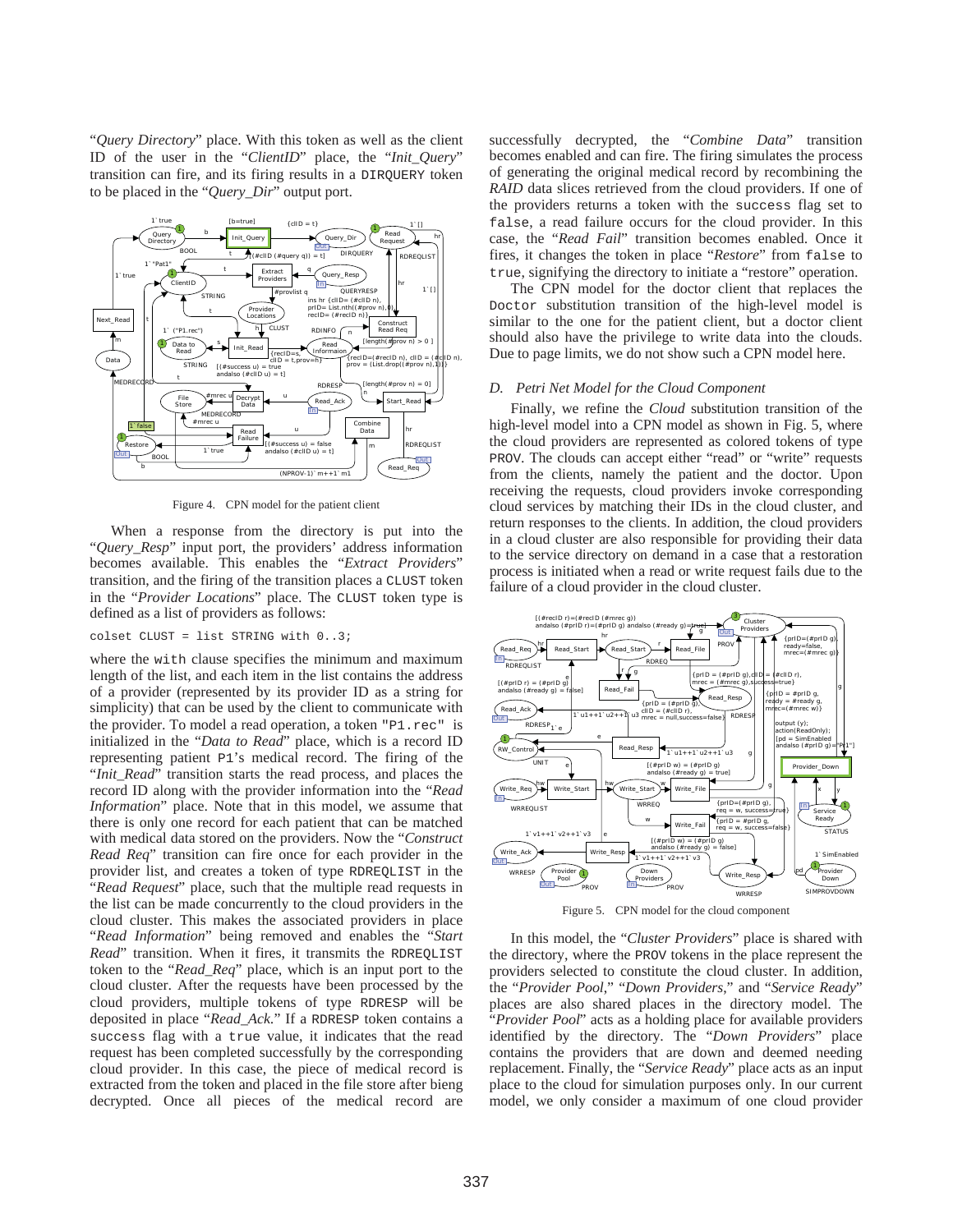going down at a time. This is a reasonable assumption because cloud providers should be somewhat reliable. In order to satisfy this constraint in the model, the "*Provider Down*" place is connected to the "*Provider\_Down*" transition, which allows the "*Provider\_Down*" transition to fire once.

When a client makes a "read" request, a RDREQLIST token with a list of RDREQ requests will be deposited into place "*Read\_Req*." This enables the "*Read\_Start*" transition as long as the "*RW\_Control*" place contains a unit token, which ensures "read" and "write" actions are mutual exclusive. When the "*Read\_Start*" transition fires, it splits the RDREQLIST token into singular RDREQ tokens, places them into place "*Read\_Start*," and removes the unit token from the "*RW\_Control*" place. The "*Read\_File*" transition then examines each of the RDREQ tokens, matches it with its respective cloud provider, and fires as long as the success flag of the corresponding PROV token in place "*Cluster Provider*" is true. The following ML transition guard code accomplishes this task:

```
[ (#recID r) = (#recID (#mrec g)) andalso
(#prID r) = (#prID g) andalso (#ready g)=true]
```
where g represents a cloud provider that is a member of the cloud cluster and  $r$  represents a "read" request. The guard selects the correct provider by comparing the provider ID in the request  $(\#prfD \rightharpoonup r)$  with that of a provider from the cluster( $\#prfD$  g), matches the medical record ID, and makes sure that the cloud provider is functioning, i.e., its ready flag is set to true. If all conditions are met, the transition can fire, and the firing of the transition creates a RDRESP token and deposits it into the "*Read\_Resp*" place. On the other hand, if a "read" request fails due to the corresponding provider being not ready (i.e., its ready flag is set to false), the "*Read\_Fail*" transition can fire, and its firing sends a RDRESP token with a blank medical record and a success flag set to false to the "*Read\_Resp*" place. Once all three tokens are in the "*Read\_Resp*" place, the "*Read\_Resp*" transition may fire. The firing of the transition returns a unit token to the "*RW\_Control*" place and places the RDRESP tokens into the "*Read\_Ack*" port, available for the clients to digest.

A "write" request follows an almost identical path through the model. When the doctor places a WRREQLIST token into the "*Write\_Req*" port, the "*Write\_Start*" transition becomes enabled, and the firing of the transition places the individual WRREQ tokens into place "*Write\_Start*." With the tokens in this place, the "*Write\_File*" transition can fire as long as the ready flag of some PROV token in place "*Cluster Providers*" is true. The firing of the transition replaces the medical record stored in the PROV token with the replacement record, and also constructs a WRRESP token and places it in the "*Write\_Resp*" place. On the other hand, if the ready flag of a provider is set to false, the "*Write\_Fail*" transition may fire. In this case, the medical record is not altered, and a WRRESP token with the success flag set to false will be deposited in place "*Write\_Resp*." Once all three WRRESP tokens are in the "*Write\_Resp*" place, the "*Write\_Resp*" transition can fire, and its firing returns a unit token back to the "*RW\_Control*" place and deposits the WRRESP tokens in the "*Write\_Ack*" place, being available for the client to process.

A restoration process can be simulated in the cloud model by setting the SIMPROVDOWN token in place "*Provider Down*" to SimEnabled. When the "*Provider\_Down*" transition fires, it randomly selects a provider from the place "*Cluster Providers*" and sets the ready flag of the provider to false. This step simulates the failure of a cloud provider in the cloud cluster. Furthermore, the firing of the transition also sets the STATUS token in place "*Service Ready*" to ReadOnly, which disables the transition for writing in the CPN model for the doctor patient. The doctor patient will be allowed to write again only after the STATUS token in place "*Service Ready*" is changed back to ReadWrite. Meanwhile, when either a patient or a doctor client experiences an access error to a failed cloud provider, a restoration process will be initiated by the client. Communication with the directory for a "restore" operation is done through the shared port "*Cluster Providers*." This port, containing the PROV tokens of the providers who make up the cluster, allows the directory direct access to the PROV state when required. When the restoration process completes, the failed cloud provider in place "*Cluster Providers*" will be replaced by a new one taken from the "*Cluster Pool*."

# IV. FORMAL ANALYSIS OF THE CPN-BASED MODEL

In addition to providing an accurate model for our proposed security mechanisms for cloud-based information storage, building a formal design model also has the advantage of ensuring a correct design through state space analysis. Utilizing the CPN Tools, a formal analysis of the CPN model can be performed to verify if the model meets certain system requirements. Typically, the model we developed should be live, bounded, and deadlock-free. When we use the CPN Tools to calculate the state space and analyze its major behavioral properties, the CPN Tools produce the following results:

| Statistics                                                 |                       | Liveness Properties                                                                              |  |  |
|------------------------------------------------------------|-----------------------|--------------------------------------------------------------------------------------------------|--|--|
| State Space<br>Nodes: 154908<br>Arcs: 571408<br>Secs: 1832 |                       | Dead Markings<br>99 [44684, 44683, 44682,<br>$44510, 44509, \ldots$<br>Dead Transition Instances |  |  |
| Status: Full<br>Scc Graph                                  |                       | None<br>Live Transition Instances                                                                |  |  |
| Nodes:<br>Arcs:<br>Secs:                                   | 90616<br>431478<br>37 | None                                                                                             |  |  |

The analysis shows that the state space contains dead markings, thus the model we developed must contain deadlocks. By tracing the firing sequence for the deadlock states as we did in our previous work [10], we found a subtle design error. The error is due to the removal of the failed cloud provider from the place "*Cluster Provider*" in the CPN model for the *Directory* component, which occurs when the transition "*Check Providers*" fires. However, some "read" request in place "*Read\_Req*" of the CPN model for the *Cloud* component would require communicating with a removed cloud provider if the "read" request was created before the cloud provider fails. Since there is no matched cloud provider in the "*Cluster Provider*" place of the *Directory* model, the system may enter a deadlock state. The easiest way to fix this problem is to allow the failed cloud provider to stay in the "*Cluster Provider*" place. This would allow the "*Read\_Fail*"